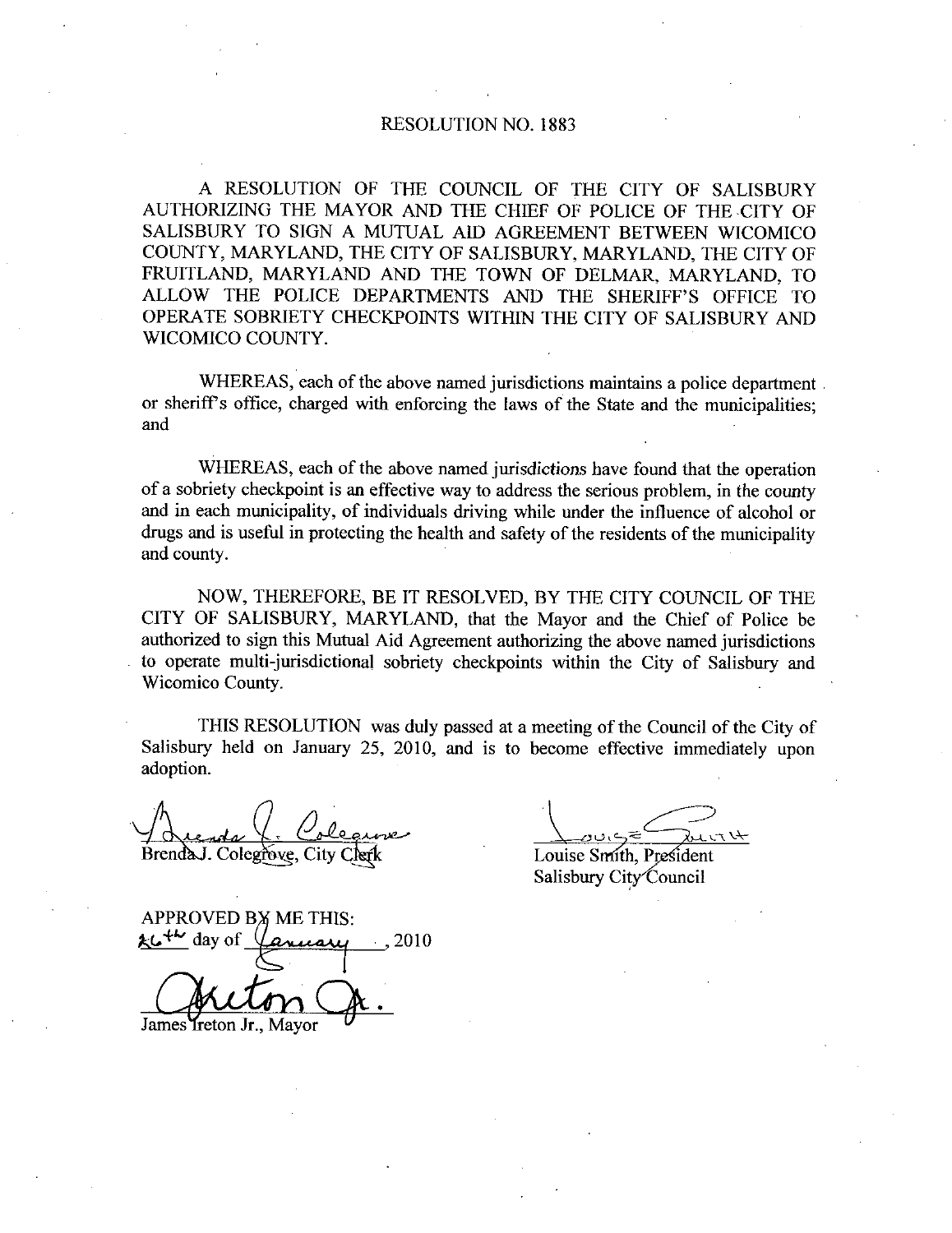



POLICE DEPARTMENT ALLAN J. WEBSTER, SR. Chief of Police

47th

*state of the MARYLA* 45th

699 W. SALISBURY PARKWAY 699 W. SALISBURY PARKWAY<br>SALISBURY, MARYLAND 21801<br>410-548-3165

January 19, 2010

- TO: John R. Pick City Administrator
- FROM: Acting/Chief Ivan E. Barkley
- SUBJECT: Resolution Mutual Aid Agreement Resolution – Mutual Aid Agreement<br>Multi-Jurisdictional Sobriety Checkpoints

Attached, please find a Resolution authorizing the Mayor and the Chief of Police of the City of Salisbury to sign a Mutual Aid Agreement between Wicomico County, Maryland, the Mayor and City Council of the City of Salisbury, Maryland, the City of Fruitland, Maryland and the Town of Delmar, Maryland, to allow the police Attached, please find a Resolution authorizing the Mayor and the Chief of<br>Police of the City of Salisbury to sign a Mutual Aid Agreement between Wicomico<br>County, Maryland, the Mayor and City Council of the City of Salisbur Salisbury and Wicomico County

Attached is the Mutual Aid Agreement which has been reviewed by the City Attorney. Unless you, or the Mayor, have further questions, please forward this resolution to the City Council

zan E. Barkley Acting/Chief of Police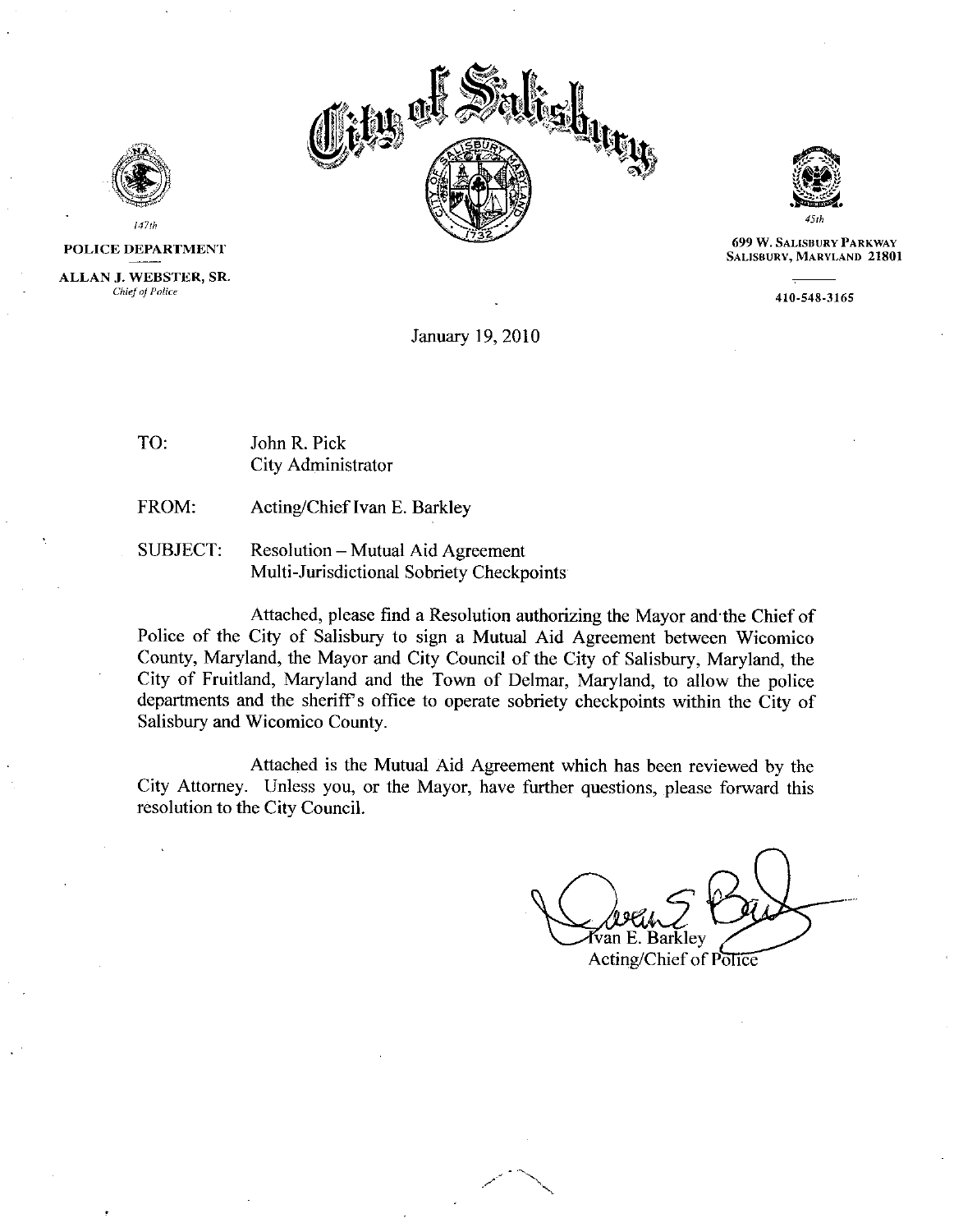## MUTUALAID AGREEMENT

between Wicomico County, Maryland and Mayor and City Council of City of Salisbury, and City of Fruitland, Maryland and Town of Delmar, Maryland

.<br>Seven<br>has te éven Part<br>has the bieg<br>sobitaires<br>signatures iven Pais<br>pas ter bicq<br>pas ter bicq<br>pagatures

THIS AGREEMENT is entered into this day of 2010 by and between Wicomico County, Maryland, a body corporate and politic of the State of Maryland, Mayor and City Council of City of Salisbury, Maryland, a municipal corporation, City of Fruitland, Maryland, a municipal corporation and the Town of Delmar, Maryland, a municipal corporation. maintains apolice or sheriff's<br>of Salisbury, Maryland, a mun<br>Town of Delmar, Maryland, a<br>WHEREAS, each of t<br>maintains a police or sheriff's

WHEREAS, each of the above-named jurisdictions, hereafter referred to as "signatory jurisdictions," department, charged with enforcing the laws of the State and municipality; and

WHEREAS, the signatory jurisdictions have found that the operation of a sobriety checkpoint is an effective way to address the serious problem in the County and in each municipality of individuals driving while under the influence of alcohol or drugs and useful to protect the health and safety of the residents of the municipality and County; and

WHEREAS, the ability of the police or Sheriff's department of the signatory jurisdictions to operate sobriety checkpoints and to adequately enforce the laws of the State of Maryland relating to driving while intoxicated or impaired or otherwise operating a motor vehicle while under the influence of alcohol and drugs is hindered by limited staff and resources; and

WHEREAS, each of the signatory municipalities has determined by legislative adoption of this agreement that the prevalence of violations of the State's laws in regards to operating a motor vehicle while under the influence of alcohol or drugs and the difficulty each of the signatory jurisdictions has experienced in effectively planning, staffing, and properly and safely operating sobriety checkpoints creates an emergency situation; and

WHEREAS, the County Executive and the County Council of Wicomico County, by the adoption of Resolution No. -2009, concur with the signatory municipalities and find that the prevalence of violations of the State's laws in regards to operating a motor vehicle while under the influence of alcohol or drugs and the difficulty in effectively planning, staffing, and properly and safely operating sobriety checkpoints creates an emergency situation; and

WHEREAS, Title 2, Section 105, of the Criminal Procedure Article of the Annotated Code of Maryland, permits the governing body of acounty to enter into reciproeal agreements with other municipalities to provide aid and assistance to each other, under which a municipality is able to provide its police officers and other employees and agents, together with all necessary equipment to help and assist another municipality in enforcing laws and protecting the public safety; and

WHEREAS, the governing bodies of the signatory jurisdictions have each agreed to enter into a mutual aid agreement to provide assistance and support in the establishment, conduct an operation of sobriety checkpoints and WHEREAS, the governing bodies of the signatory jurisdictions have each agreed to enter into a magreement to provide assistance and support in the establishment, conduct an operation of sobriety checkpoid the enforcement of

NOW THEREFORE, the signatory jurisdictions identified above mutually agree as follows:

### Section 1. Declaration of an Emergency

By adoption of this agreement, the governing bodies of the signatory jurisdictions have declared that an emergency situation exists that justifies the need for immediate support from the other signatory jurisdictions in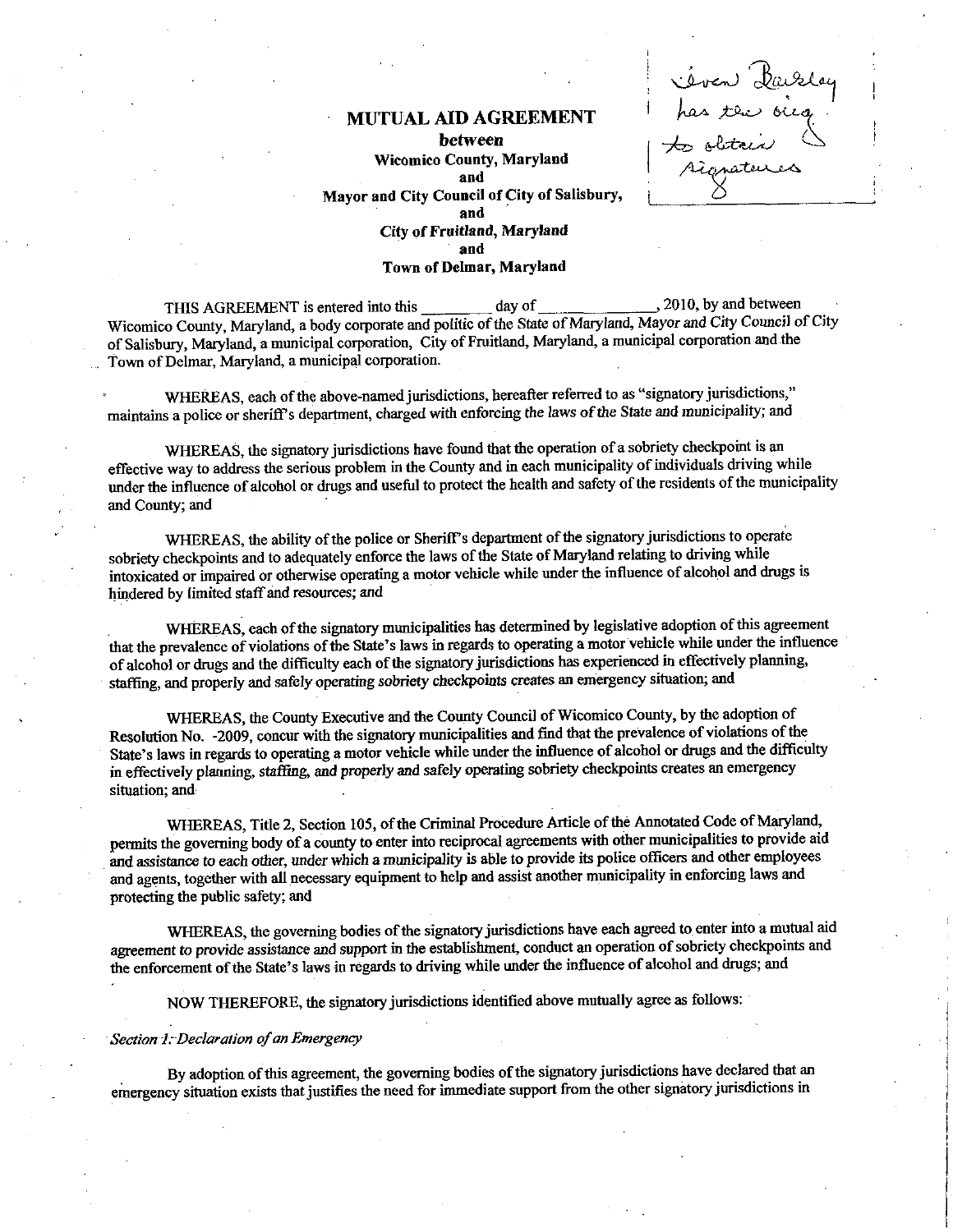accordance with this agreement and Section 2105 of the Criminal Procedure Article exists when ajoint sobriety checkpoint has been scheduled in one of the signatory jurisdictions under the terms of this agreement.

## Section II. Scheduling of Joint Sobriety Checkpoints

Sobriety checkpoints established under the provisions of this agreement shall be planned, located and operated in accordance with procedures approved by the Sheriff of Wicomico County and the Chief of Police or the Chief's designee of each of the signatory jurisdictions and operated in accordance with applicable state and federal law

When a joint sobriety checkpoint in the county or within a signatory municipality has been scheduled under the terms of this agreement, the chief law enforcement officer or his designee in each of the other signatory jurisdictions is authorized to provide officers and staff and necessary equipment to aid and assist in the establishment, staffing and operation of that sobriety checkpoint, and officers of each of the law enforcement departments of the signatory jurisdictions are authorized to act and enforce the laws of the municipality and the State of Maryland within the jurisdiction of the sponsoring jurisdiction during the duration of the checkpoint operation.

## Section III. Authority

Pursuant to the authority of the signatory jurisdictions, in accordance with Maryland law, and by the execution of this agreement, the law enforcement officers of each signatory jurisdiction shall comply with the following procedures with respect to joint sobriety checkpoints established and operating under this agreement

During a joint sobriety checkpoint, and pursuant to the terms of this agreement, law enforcement officers of any of the signatory jurisdictions may make arrests and exercise all related police powers within the territorial jurisdiction of the signatory jurisdiction in which the joint sobriety checkpoint is located.

When a law enforcement officer makes an arrest within a jurisdiction of a signatory jurisdiction during a joint sobriety checkpoint, that officer will;  $(1)$  immediately notify the signatory jurisdiction within which the sobriety checkpoint is located, (2) take the suspect to the appropriate police station for processing, (3) prepare any necessary reports, and (4) take the suspect before a District Court Commissioner, if necessary, for formal charging.

All written reports regazding an arrest shall be done in the format andmanner prescribed by the signatory jurisdiction within which the sobriety checkpoint is located andbe submitted in accordance with timelines and procedures adopted for the joint sobriety checkpoints.

Any follow-up investigation is to be conducted by the signatory jurisdiction within which the sobriety checkpoint was located

#### Section IV. Term of Agreement

It is mutually agreed that this agreement shall commence on the date first written above and shall renew automatically on that date unless terminated in accordance with the provisions of this section

A signatory jurisdiction may terminate its participation in this agreement prior to the expiration of the agreement's term by giving no less than thirty (30) days written notice to all other parties of their intention to terminate

#### Section V. Miscellaneous

Notwithstanding the provisions of this agreement, nothing herein shall prevent any of the signatory jurisdictions from mutually entering into additional mutual aid agreements orestablishing such additional policies and procedures as may be necessary and appropriate to carry out the intent of this agreement.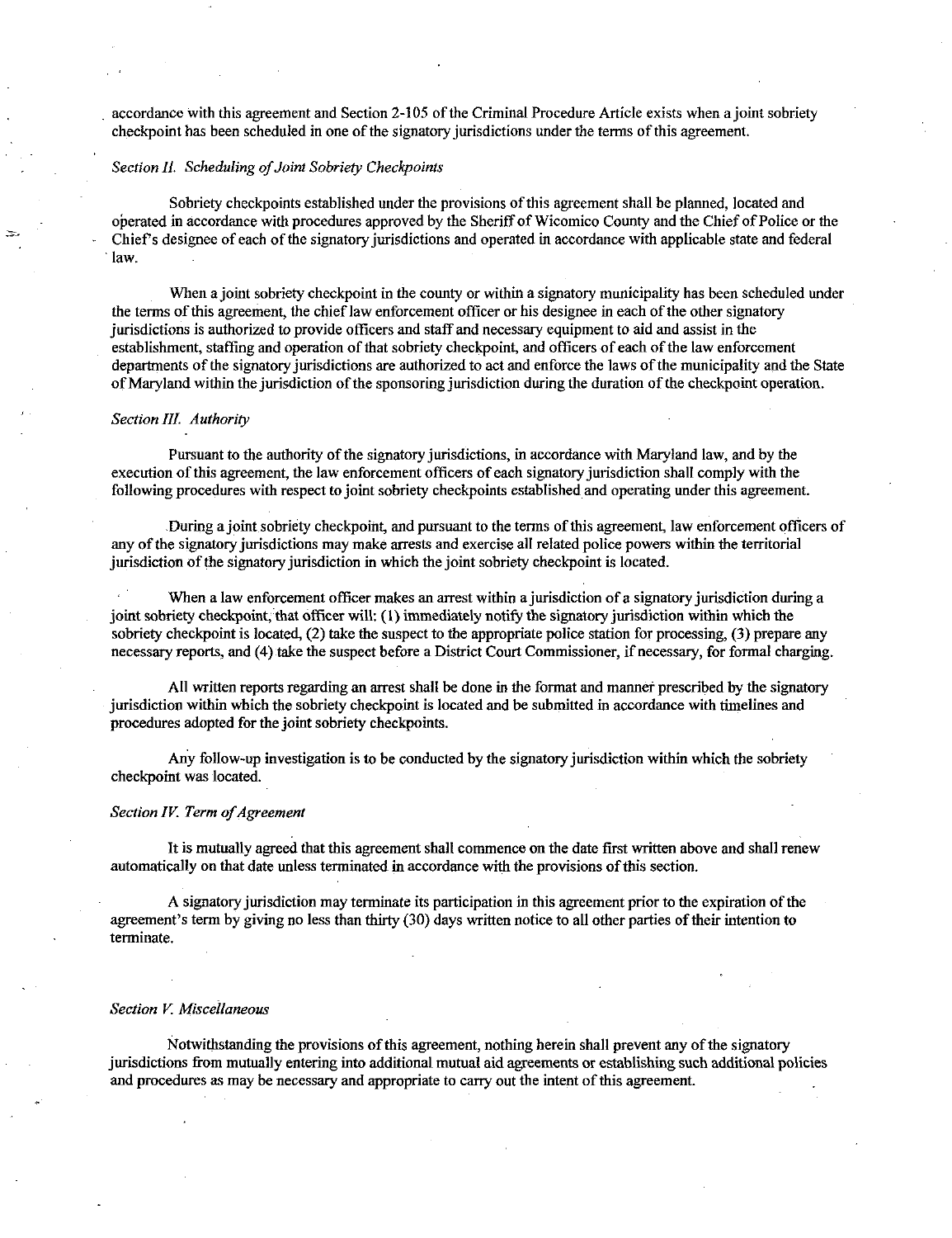The term "law enforcement department" shall include the police departments of the signatory municipalities and the Office of the Sheriff for Wicomico County. The term "law enforcement officer" shall refer to municipalities and the Office of the Sheriff for Wicomico County. The term haw emblement office is sharp referent and include sworn officers of the police departments and deputies of the Office of the Sheriff for Wicomico

jurisdictions agrees to:

a. Waive any and all claims against any other party to this agreement that may arise out of activities conducted outside their respective jurisdictions while operating under the terms of this agreement

b. Each party (Indemnifying party) agrees to indemnify and hold harmless the other parties to this agreement from any and all claims by third parties for property damage or personal injury which may arise out of In accordance with the provisions of section 2-103 of the Criminal Procedute Affice, each of the signisdictions agrees to:<br>
a. Waive any and all claims against any other party to this agreement that may arise out of activi operating under the terms of this agreement.

 $\cdot$  c. Make no claims for expenditures regarding any actions taken or services received pursuant to this agreement against any other signatory jurisdiction unless those expenditures are agreed to prior to the establishment of <sup>a</sup>joint sobriety checkpoint and are consistent with the general policies and procedwes adopted and approved under this agreement

The signatory jurisdictions acknowledge that the law enforcement officers, agents and employees of each signatory jurisdiction, when acting under the terms of this agreement and beyond the territorial limits of the jurisdiction in which they are commissioned or employed, remain employees or agents of the jurisdiction in which they are commissioned or employed

It is mutually understood and agreed between the parties hereto that when any law enforcement officer of a signatory to this agreement goes into another governmental jurisdiction within Wicomico County and outside the officer's normal jurisdiction, for any purposes above set forth, such officer or officers shall have all the of they are commissioned or employed, tend in employees of agains or any jurisdiction in which are commissioned or employed.<br>
It is mutually understood and agreed between the parties hereto that when any law enforcement of they are commissioned or employed.<br>
It is mutually understood and agreed between the parties hereto that when any law enforcement officer o<br>
a signatory to this agreement goes into another governmental jurisdiction within relief, disability, workmen's compensation and other benefits enjoyed by such officer or officers to the same extent as if such police officer were performing his or her respective duties within the corporate limits of his jurisdiction

IN WITNESS WHEREOF, the signatory jurisdictions hereby execute this Mutual Aid Agreement, effective on the date set forth above

Mayor and City Council of City of Salisbury

City of Fruitland, Maryland

Town of Delmar, Maryland

Wicomico County, Maryland